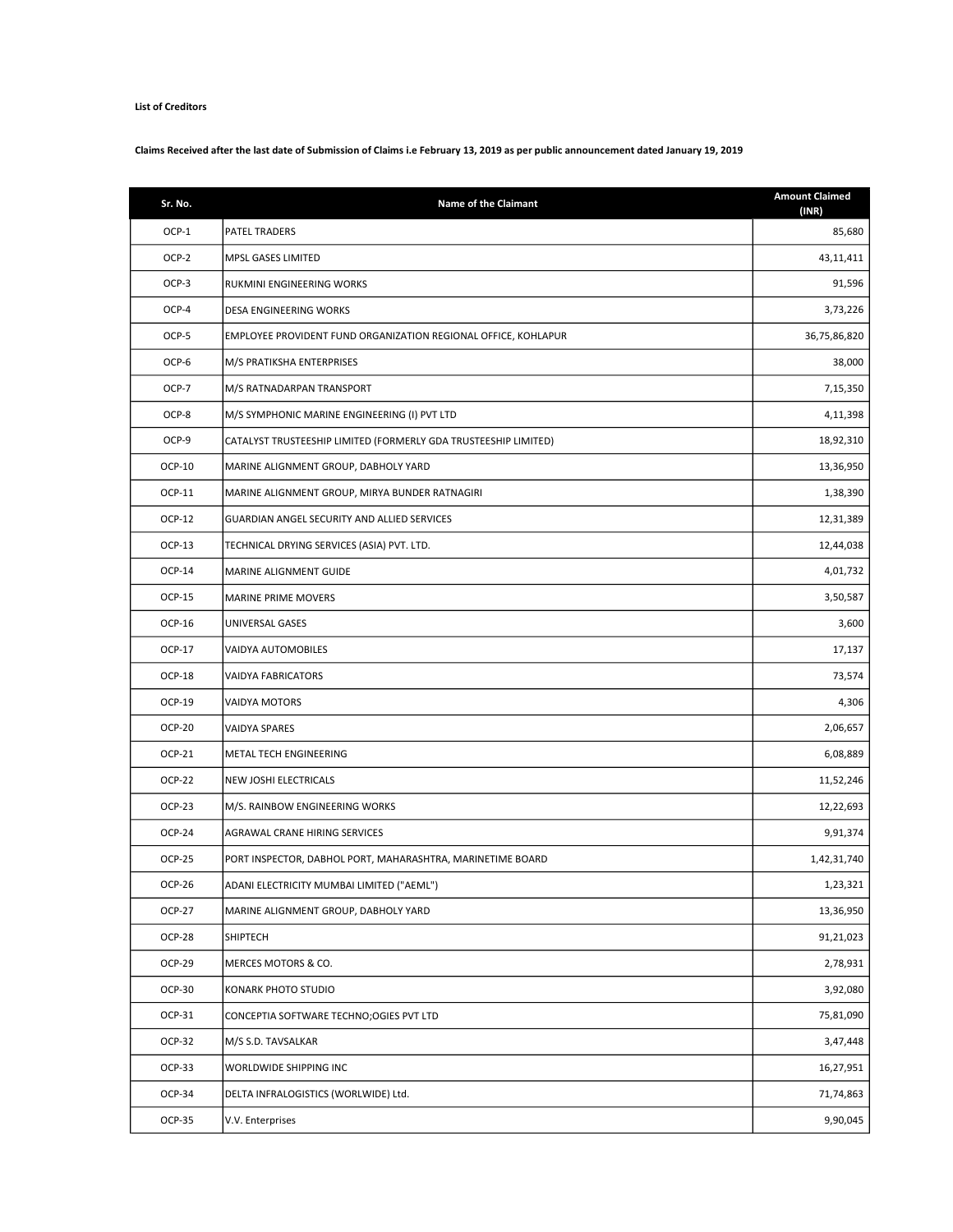| Sr. No.       | <b>Name of the Claimant</b>                    | <b>Amount Claimed</b><br>(INR) |
|---------------|------------------------------------------------|--------------------------------|
| OCP-36        | <b>Vipul Enterprises</b>                       | 6,89,996                       |
| <b>OCP-37</b> | M/S SWAMI CONSTRUCTION                         | 8,20,837                       |
| <b>OCP-38</b> | ANIRUDHA SERVICES                              | 15,72,844                      |
| OCP-39        | SANTOSH B AMBEKAR                              | 4,56,094                       |
| <b>OCP-40</b> | M/S S.S. DABHOL MARINE                         | 12,32,093                      |
| OCP-41        | M/S SHUBHAM ENTERPRISES                        | 9,06,569                       |
| <b>OCP-42</b> | M/S MUBASSHIRA S DARVESH                       | 1,69,368                       |
| OCP-43        | NIHAR CONSTRUCTION                             | 10,58,340                      |
| <b>OCP-44</b> | <b>GANRAJ ELECTRICALS</b>                      | 1,41,985                       |
| <b>OCP-45</b> | M/S JANARDAN DEVJI DHOPAT                      | 5,11,253                       |
| OCP-46        | DHUMKETU                                       | 28,41,121                      |
| <b>OCP-47</b> | ARUN BHANDARI HUF ( DEOVRAT POAT & DABHOL GAS) | 38,41,875                      |
| OCP-48        | M/S DEOVRAT                                    | 4,73,048                       |
| OCP-49        | THE BOARD OF TRUSTEES FOR THE PORT OF KOLKATA  | 2,96,09,434                    |
| <b>OCP-50</b> | <b>MAJHA TRANSPORT LLP</b>                     | 3,43,974                       |
| OCP-51        | M/S SARPANCH NIRMAL GRAMPANCHAYAT USGAON       | 37,46,131                      |
| <b>OCP-52</b> | K.D. TRANSPORT                                 | 21,42,480                      |
| <b>OCP-53</b> | M/S. PARTH ENTERPRISES                         | 12,59,066                      |
| <b>OCP-54</b> | M/S K.M. MAYEKAR                               | 10,46,610                      |
| <b>OCP-55</b> | JAY GANESH ENTERPRISES                         | 53,63,024                      |
| OCP-56        | M/S BRAHMA ENTERPRISES                         | 8,40,957                       |
| <b>OCP-57</b> | M/S LAXMI ENTERPRISES                          | 99,594                         |
| <b>OCP-58</b> | YASH ENTERPRISES                               | 2,51,791                       |
| OCP-59        | M/S SHIDDKALA ENTERPRISES                      | 10,38,447                      |
| OCP-60        | M/S MAHESHWAR SHANKAR KHOT                     | 58,354                         |
| OCP-61        | M/S ARUNODAY SUPPLIERS                         | 5,54,000                       |
| <b>OCP-62</b> | KARAN SHASHIKANT CHAVAN                        | 1,13,166                       |
| OCP-63        | M/S. MATRUCHAYA DIGITAL PHOTO STUDIO           | 25,180                         |
| OCP-64        | M/S. WASIM R. BALABHAI                         | 40,934                         |
| OCP-65        | M/S. TUSHAR VIJAY TEMKAR                       | 8,13,320                       |
| OCP-66        | M/S. NEHA NITIN TODANKAR                       | 9,31,029                       |
| OCP-67        | M/S. PARESH SUBHASH KHEDEKAR                   | 67,516                         |
| OCP-68        | M/S. VIGHNAHARTA ENGINEERING                   | 2,12,715                       |
| OCP-69        | M/S. SURENDRA DATTATRAY KILLKEAR               | 6,93,324                       |
| <b>OCP-70</b> | ANIRUDHA BOAT PAYALAT SERVICES                 | 1,37,144                       |
| OCP-71        | M/S. VAKRATUND TRAVELLS                        | 5,43,309                       |
| OCP-72        | M/S. MAHESHWAR SHANKAR KHOT                    | 58,354                         |
| OCP-73        | <b>MEGHA SUPPLIERS</b>                         | 7,01,980                       |
| OCP-74        | M/S. SAIBABA ENTERPRISES                       | 4,16,800                       |